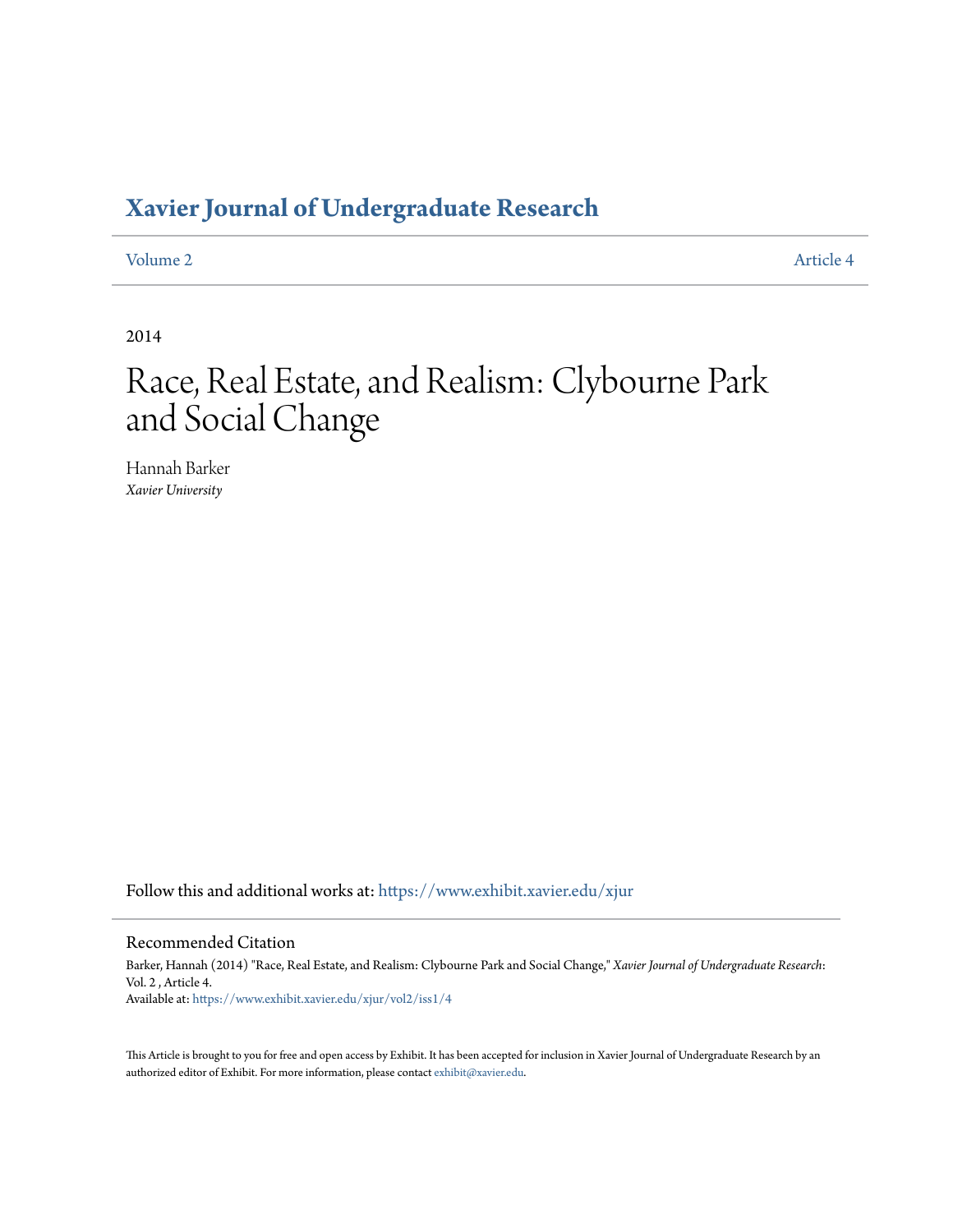# Race, Real Estate, and Realism: Clybourne Park and Social Change

Hannah Barker

There is no political value in having sensitive feelings about the world. I don't think it generates political action. You go [to the theatre], you watch, you say, "That's sad," and then you go for a steak. The best you can hope for is to make people slightly uncomfortable. At least if you take the piss out of the audience, they feel they are being addressed.

--Bruce Norris, author of *Clybourne Park*

Throughout my final semester as an undergraduate English major, I have been seeing more plays—both ones I have read in class and ones I have not—in order to gain a better understanding of the theatre world. One play that had a big impact on me was *Clybourne Park*, which I saw in January at Playhouse in the Park, in Cincinnati. *Clybourne Park* was written in 2011 by Bruce Norris. It has won countless awards, including the Pulitzer Prize. *Clybourne Park* picks up where Lorraine Hansberry's famous *A Raisin in the Sun* left off; Act I takes place in 1959. A white, middle class couple, Russ and Bev, is moving out of their allwhite neighborhood of Clybourne Park. A black family, the Youngers from *A Raisin in the Sun*, is moving into the house. Karl Lindner, the same Karl from Hansberry's play, tries to convince Russ and Bev to either stay, or not allow the black family to move into the neighborhood. Act II is set fifty years later in 2009. The same actors play these characters, and the audience can pick up on many parallels between the 1959 scene and the 2009 scene. In Act II, Clybourne Park has become an all-black neighborhood, and a white family is trying to move into the same home from Act I and re-gentrify it by essentially tearing the house down and rebuilding it. Here, no one seems to have changed: in both scenes, the characters are uncomfortable discussing race. They are defined by their differences and refuse to accept others who are different.

*Clybourne Park* addresses tough, but relevant, social issues with which audiences from almost any city can identify. For me, the play brought to mind Cincinnati's Over-the-Rhine (OTR) neighborhood. This area of Cincinnati is currently experiencing gentrification and has had issues with race and property in the past—especially with the 2001 race riots—so *Clybourne Park*, which does not

XJUR, Volume 2, July 2014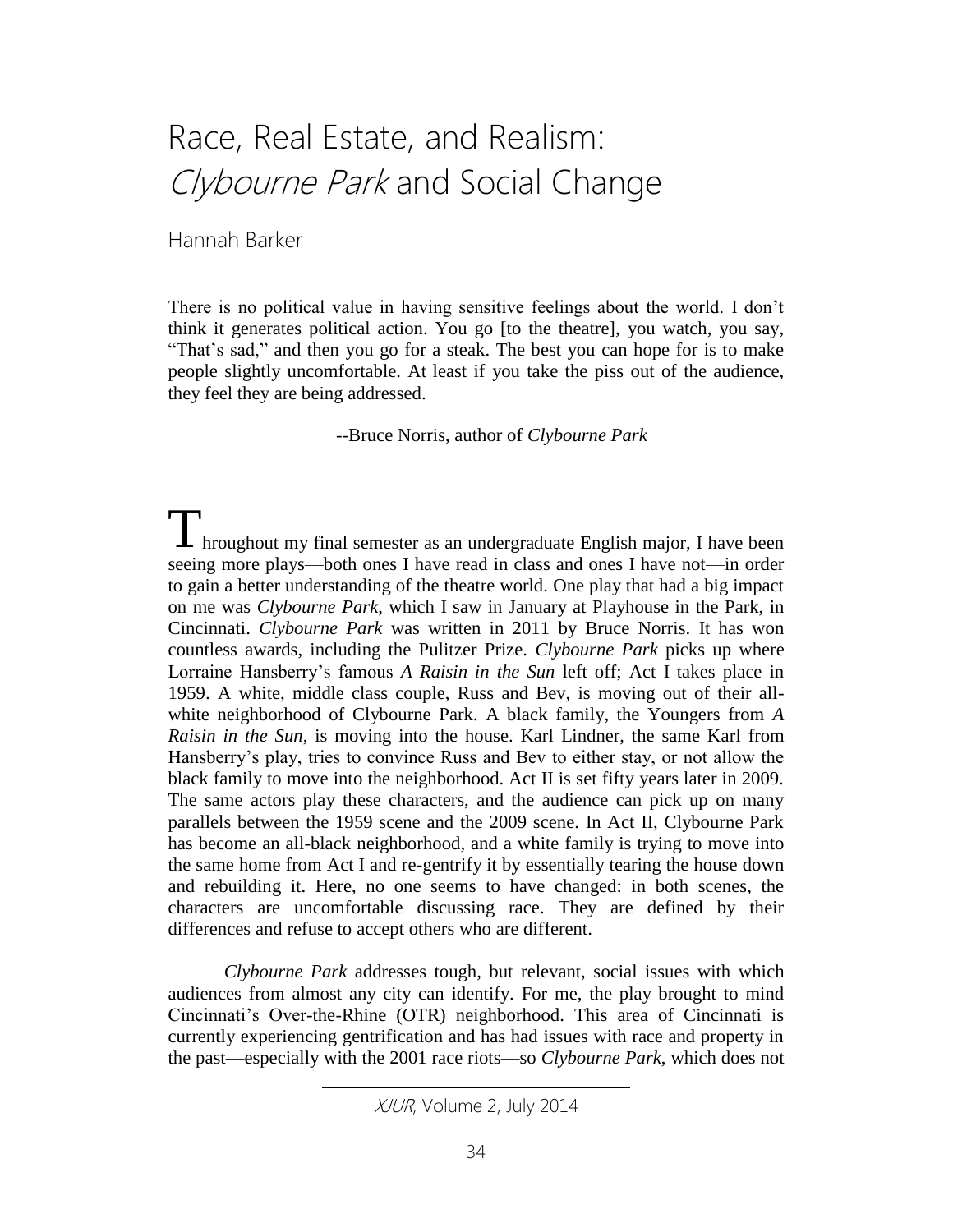have a "happy ending," made me curious about the intersection of race and property in Cincinnati currently. What is the right action to take in the development of OTR? Has the city made any positive progress? Watching *Clybourne Park* also made me question the value of theatre. Are the concepts in this play more effective because they are on a stage? Can this play make a difference in places like OTR, since it exposes some of society's problems? As this essay's epigraph reveals, playwright Bruce Norris does *not* see theatre as capable of creating much social change. Sure, it can make people uncomfortable, but that's "the best you can hope for" (Norris Interview by Beatrice Basso). Through this paper, and using *Clybourne Park* as evidence, I will show that theatre *is* capable of promoting social change. Based on studies of art and modern drama, and the events that surrounded *Clybourne Park*'s premiere in Cincinnati, I will challenge Bruce Norris's negative outlook on modern drama's ability to motivate social action for the better.

First, I will explore theories about art in general and how art has the ability to influence people's actions. Then, more specifically, I will address modern drama and what theorists have discovered about its ability to influence social change. As part of this analysis, I will include examples from *Clybourne Park* to show how it fits in with the power of modern drama. I will follow this discussion by illustrating how modern drama can be more effective than the novel or other forms of art that promote pro-social messages. Finally, I will delve more into OTR and the parallels between it and *Clybourne Park*, addressing how so far, the effects of the play on the city prove hopeful for the future of Cincinnati, theatre, and theatre's ability to act as a catalyst for change.

#### Art's Ability to Influence

Art's relationship to social order is both complex and highly controversial; however, there are many examples supporting how art can show a general concept in a particular context to help people better understand themselves and create change in their society. According to Emma Goldman in *The Social Significance of Modern Drama*, people can view the purpose of art in two ways: "art for art's sake" and "art as the mirror of life" (3). The former occurs when the artist shows indifference toward the complex struggles of life. But the latter is central to modern art. Goldman claims, "The artist being a part of life cannot detach himself from the events and occurrences that pass panorama-like before his eyes, impressing themselves upon his emotions and intellectual vision" (3). It is difficult for the artist, who is a part of society, not to reflect what he sees and experiences in society in his works. This is why art is so relatable to many people: it is created by humans who share the same experiences as the viewers. Norris, seeing the separation of race in his all-white neighborhood as a kid, wrote *Clybourne Park* after this experience. He comments in an interview with Beatrice Basso, "At any given moment, you know that even something as insignificant as taste—'I like this house better than that house, it's prettier'—identifies us as part of a group that looks at another group skeptically or critically" (147). Norris'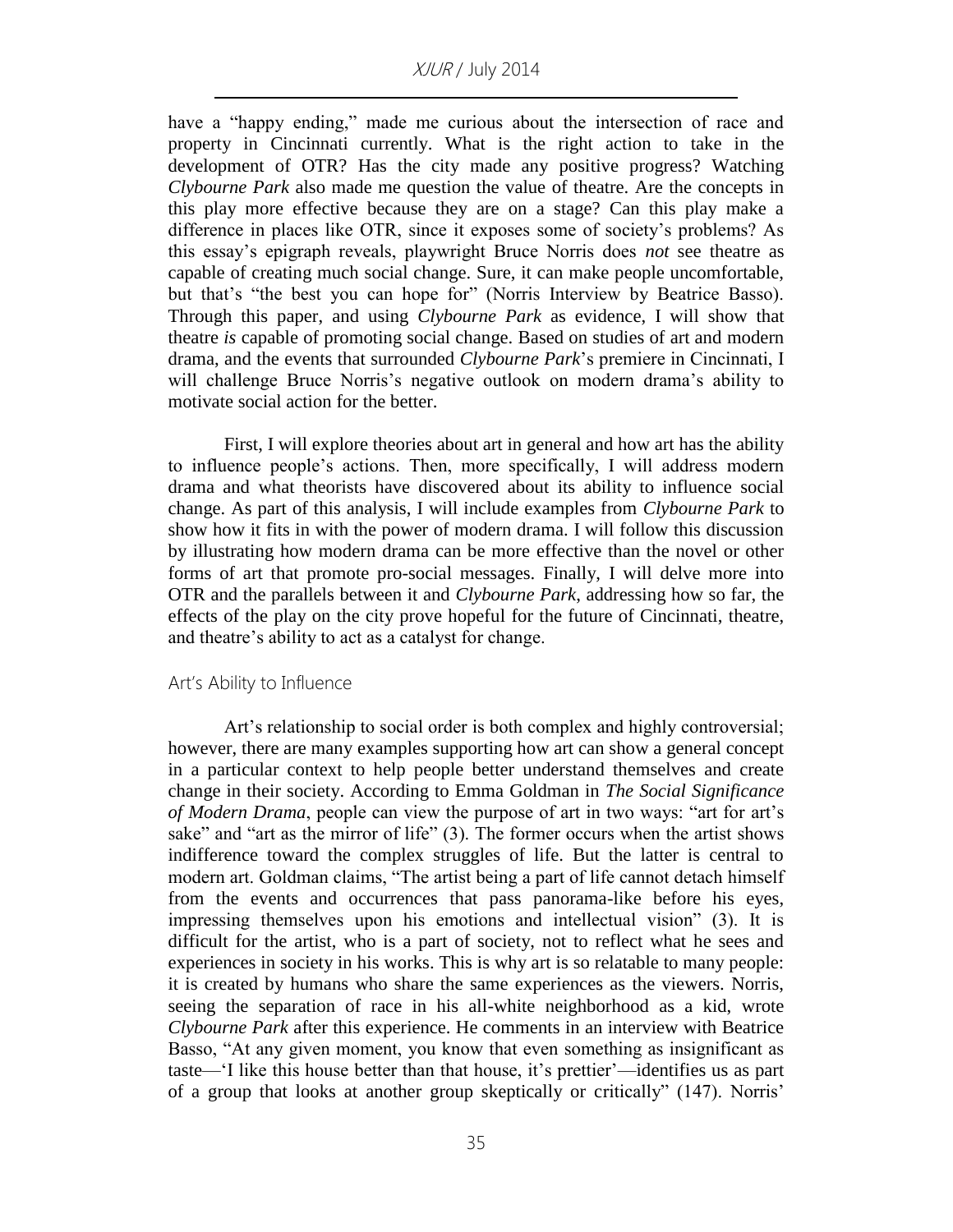characters are pitted against each other in these "groups": Karl, Betsy, and Jim against Francine and Albert in Act I and Lindsey and Steve against Lena and Kevin in Act II. *Clybourne Park* is realistic and relatable because Norris cannot remove himself from this reality of separation.

D.W. Gotshalk also points out many of the contributions art offers to society in *Art and the Social Order*. He says that the creation and appreciation of art include similar emotions to social action, such as senses, feelings, imagination, and intellect. He writes, "fine art transforms what social action everywhere embodies and is thus implicitly a social force in the very creation and appreciation of an object which serves purely aesthetic purposes" (204). While Gotshalk points out that art and social action trigger similar responses, he recognizes that art alone cannot create permanent social change. Gotshalk asserts that the artist is limited because he cannot control external circumstances, which affect the influence art has on a society. Art must work with the society it has the ability to change: "Unless a work of directive art is bulwarked by pressures and terrors from elsewhere, by a critical situation such as a war, a national calamity, an economic or moral crisis, its message is likely to seem artificial and labored and its point irrelevant" (205). This makes sense, because if a play makes the audience think about the negative effects of violent wars, and there is no war going on in this particular society, the message appears irrelevant—why make a change to an issue that doesn't exist? *Clybourne Park* exists alongside the real gentrification and race issue in OTR and other large cities; therefore, these outside pressures make the Clybourne Park neighborhood a more resonant experience for its viewers.

Gotshalk also notes that art is not magic; it cannot make everything perfect. What artists *can* do is, "[i]n creation and appreciation they can increase the range of our sensory and imaginative grasp, enlarge the scope and subtlety of our feelings and insights, preserve and strengthen a large sheaf of the finer and rarer values of human existence—creativity, originality, spontaneity" (213). The abilities of the artist can lead to social action, since people tend to act based on what they think, feel, value, see, etc., which are aspects the artist has the ability to influence. Artists can modify people's characters in a way that leads to social action; they can make "the mind more flexible, receptive, discriminate, and responsive" (212). In order to change people in this way though, the artist also needs recognition from society: "society is required to recognize difficulties to the good confronting itself and a unity of belief…increase and multiply (as far as harmonious with general welfare)…seek, rather than to force, the co-operation of the artist…[and] stimulate alert, informed, and critical attention to the works of the artist" (228). According to Gotshalk, all of these aspects must be present for art to have its maximum effect. It is unlikely that any society has ever fulfilled all of the requirements, but many have been close (229). Art helps keep society in check by exposing its violence and hostility; however, in order to be fully effective, people need to seek out the art.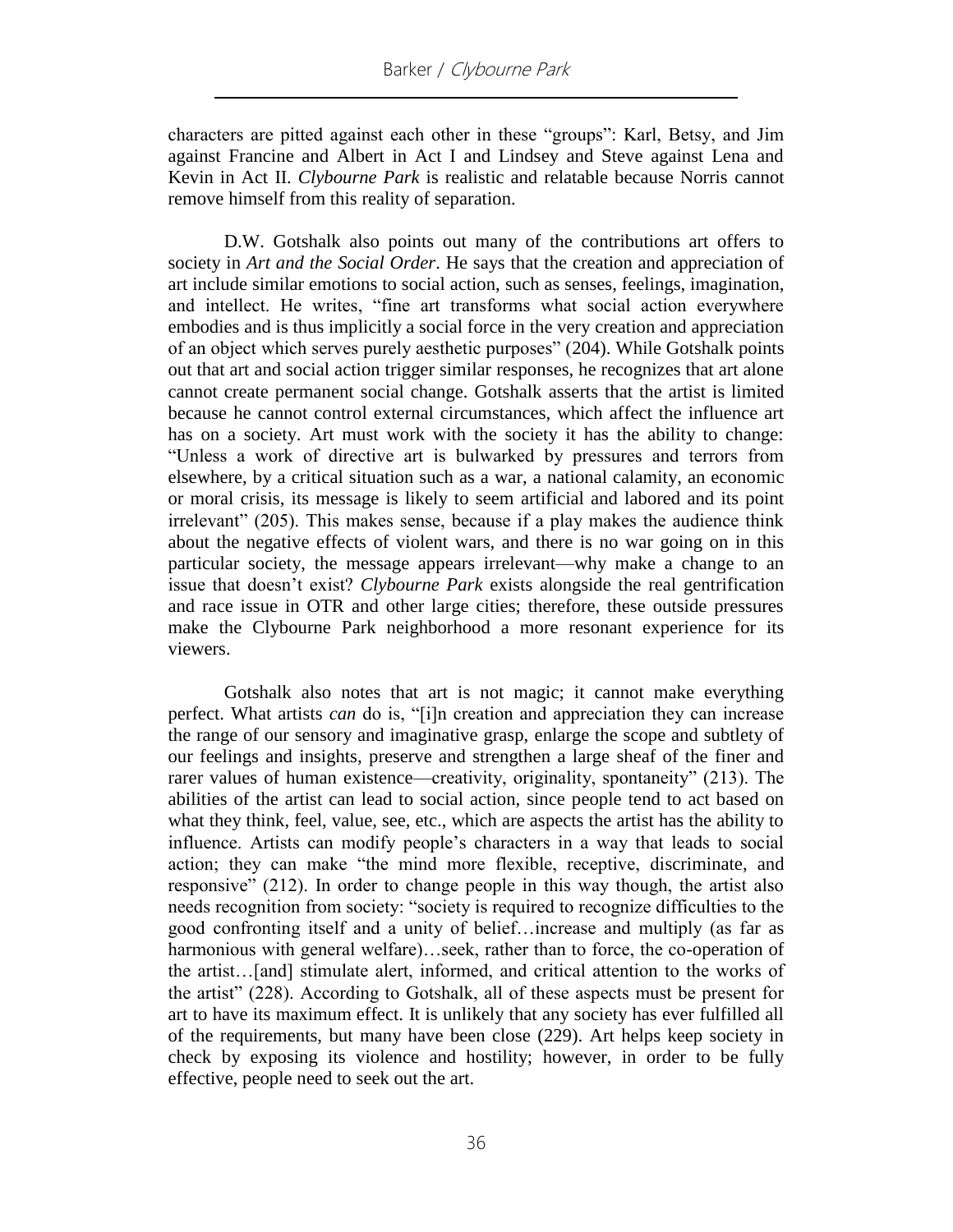Additionally, art needs society to see and recognize the parallels between the play and society's own experiences. If Cincinnati views the events in *Clybourne Park* with a critical eye, as a platform for changing the economics of the city, then this play could help people understand the underlying racial and sociological issues involved in OTR gentrification.

#### The Social Role of Modern Drama

While drama has always had an influential role in society, the era of modern drama further increased theater's power to spur change. Starting roughly in the era of Ibsen's plays, theatre turned toward a new style: modern drama. Many critics view modern drama as a more realistic type of theatre—one which exposes the atrocities of society by showing viewers an outsider perspective of what society is actually like. Martin Esslin in *An Anatomy of Drama* describes modern theatre as "a mirror which society looks at itself" (103). For example, the fact that "at certain times the theatre tended to show only middle-class people to middle-class people demonstrates that in those times the lower classes were effectively excluded from society and therefore from the theatre" (Esslin 103). *Clybourne Park* is one of these types of plays. Only the middle-class characters are shown to a presumably middle-class audience. Viewers don't get to see the black family who is trying to purchase the house in 1959. They don't get to see any poor characters, which suggests that these people don't have any say in society, or, at least in the case of *Clybourne Park*, any say in the issues of race and gentrification. Norris comments on his choice for the kinds of characters he creates:

People ask how come I don't write plays about, say, people in housing projects, and I say, "Well, because those are not the people who go to the theatre." You can say, "We should get them to the theatre," but in actual fact, people who buy subscriptions to theatres like ACT are usually wealthy people. They are almost always wealthy, liberal people. So why not write plays that are about those people, since those are the people who are in the audience? If you actually want to have a conversation with that audience, then you should address them directly. That's what I always think. (Interview with Beatrice Basso 148)

If an audience sees a mirror image of a society they don't recognize, or they don't feel responsible for, then the effect of the artist is more likely to be lost. Though the audience for *Clybourne Park* removes itself for the most part from the 1959 scene, which is right in the middle of the Civil Rights Era, it cannot remove itself as easily from the 2009 scene. The parallels between the scenes are so clear that the audience sees a poor mirror image of itself and hopefully feels uneasy about the way society is portrayed; this feeling, along with if they recognize their society in the one on stage, makes the audience hopefully want to fix the problem.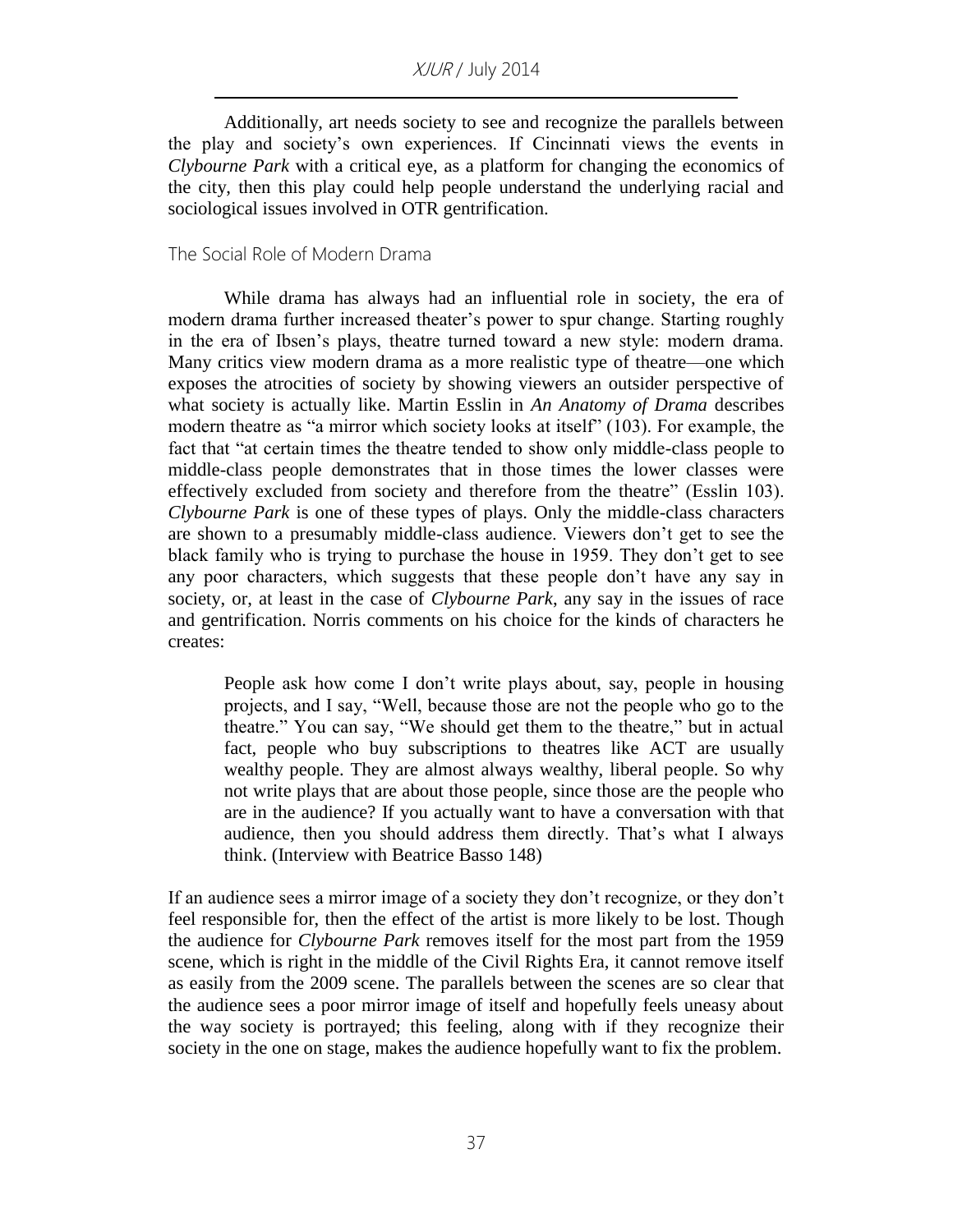A playwright's rendering of society therefore plays an important role in the social effect of the play. Esslin writes, "The more completely a playwright imagines a situation and the characters in it, the nearer the play will come to the complexity and ambivalence of the real world" (Esslin 98). Norris effectively creates this realistic scene with his play, especially in Act II. The characters Norris creates are extremely complex. Norris, to Beatrice Basso, comments on the characters' interactions: "Everyone holds their tongue, because we live in a society where speech is much more dangerous than activity—than action . . . . No one knows that they should be embarrassed in the first act; everyone knows they should in the second act. We're embarrassed about everything" (149). The audience can somewhat forgive or at least roll their eyes at the racist and closedminded attitudes of the characters in Act I. For example, Karl approaches Francine, the black housekeeper for Russ and Bev. He asks her about skiing as a way to prove that blacks and whites cannot live together because they are different:

KARL: Francine, may I ask? Do you ski? FRANCINE: Ski? KARL: Downhill skiing? FRANCINE: We don't ski, no. KARL: And this is my point. The children who attend St. Stanislaus. Once

a year we take the middle schoolers up to Indianhead Mountain, and I can tell you, in the time I've been there, I have not once seen a colored family on those slopes. (33)

In the year 2014, most people understand that slavery and the discrimination toward African Americans that came long after they were free was and is not tolerable, not morally acceptable. When the audience hears Karl make this point about skiing, they can laugh it off because they understand that Karl is ignorant. He doesn't understand that a black person is equal to a white person, and they can co-exist. The first act is not so much a mirror, as it is a reminder to the audience of how ignorant and cruel people were before the Civil Rights Movement.

In the second act, the roles reverse, including the fact that now the black family skis instead of the white family. But more importantly, the same racial stereotypes and fears of difference permeate the conversation. Except this time, like Norris points out, people are embarrassed to talk about it:

STEVE: What, and now we're the evil invaders who are— LINDSEY: (To Steve) She never said that!!!! STEVE: —appropriating your ancestral homeland? LINDSEY: (To Steve) This, this, this—No. I'm sorry, this is the most asinine—(To Lena and Kevin) Half of my friends are black! (73)

At this exchange, the audience probably cringes because it's awkward. The entire room still is ignorant, both the white couple and the African American couple.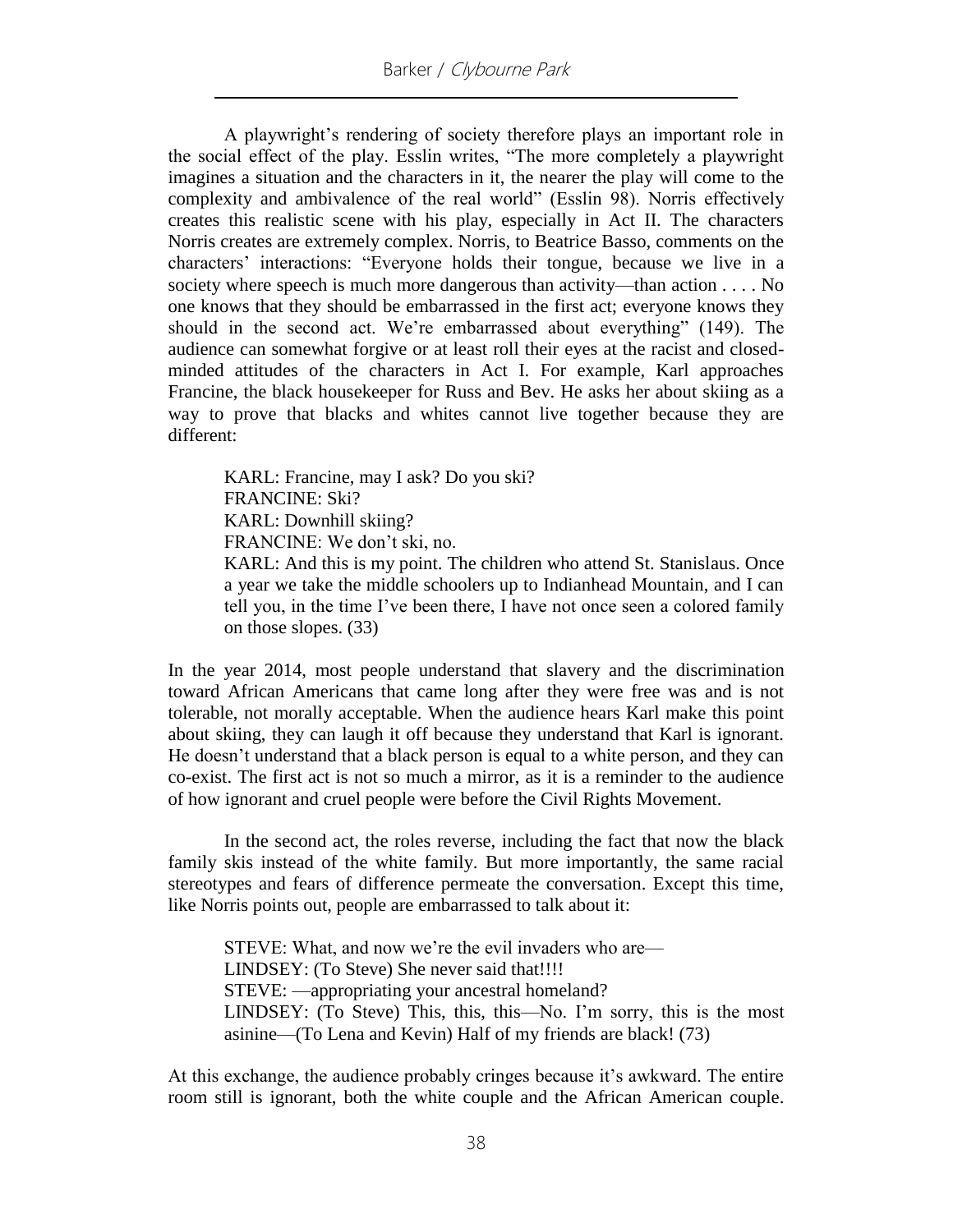Everyone appears offended, and Lindsey tries to ease her conscience by saying, "Half of my friends are black." She's embarrassed by this inability to speak about the racial tensions that still exist. The second act is the mirror to the middle-class society watching the play. The audience has probably encountered similar situations, and because the second act so closely mirrors the first, where the people were clearly ignorant about race, the audience can see how much still needs to be changed in regard to race and property. The racial tensions still exist, but people, both the characters and the audience who bought tickets to see the play, are afraid to address them because, like Lindsey, they recognize the sensitivity of the issue.

Famous playwright and critic Bertolt Brecht offered strong ideas on modern theatre that illuminate *Clybourne Park*. Brecht admires theatre and deems it successful when it appeals to reason, makes the audience think for themselves, and gives a maximum freedom of interpretation. Norris' play does all of these (Brecht 15). At the end of *Clybourne Park*, there is no explicit message that society needs to change. Rather, based on reason, the audience can think about their current society and infer that something has to be done. After the people in Act II disperse in anger, Bev from Act I comes on the stage again. She speaks to her son Kenneth, who committed suicide after killing people in the Korean War. She says, "But you know, I think things are about to change. I really do. It's been a hard couple of years to all of us, I know they have been, but I really believe things are about to change for the better. I firmly believe that" (84). Based on the similarities in Act I and Act II, the audience can infer that nothing has changed in fifty years. This makes Bev's statement and the ending of the play even more heartbreaking. White people moved out of the neighborhood, black people moved in, and now white people want back in the neighborhood, meaning black people will probably get pushed out. Both races have never lived together. Norris exposes this social issue without explicitly telling the audience what to think about it. He doesn't even offer a solution; he only presents the mirror.

Norris' objective presentation of the story also fits along with Brecht's views. Brecht says that the playwright should not force an audience to interpret his piece a certain way. Drama isn't about tricking the audience with falsified emotions. Instead, characters "ought to be presented quite coldly, classically and objectively. For they are not matter for empathy; they are there to be understood" (15). *Clybourne Park* does just this. None of the characters are really likeable. When watching the play, I didn't find myself siding with any of them. Instead, I saw myself and my society in the characters and their experiences, and it made me sad. Because the scenes in *Clybourne Park* are extremely realistic, they are pure modern drama, according to theorists like Brecht.

Although he claims not to have a political agenda, Norris promotes an implicit message with *Clybourne Park*: society needs to unify and needs to mend the problems of race and inequality. Timothy Douglas, the director for Cincinnati's 2014 production of *Clybourne Park*, explains in an interview, more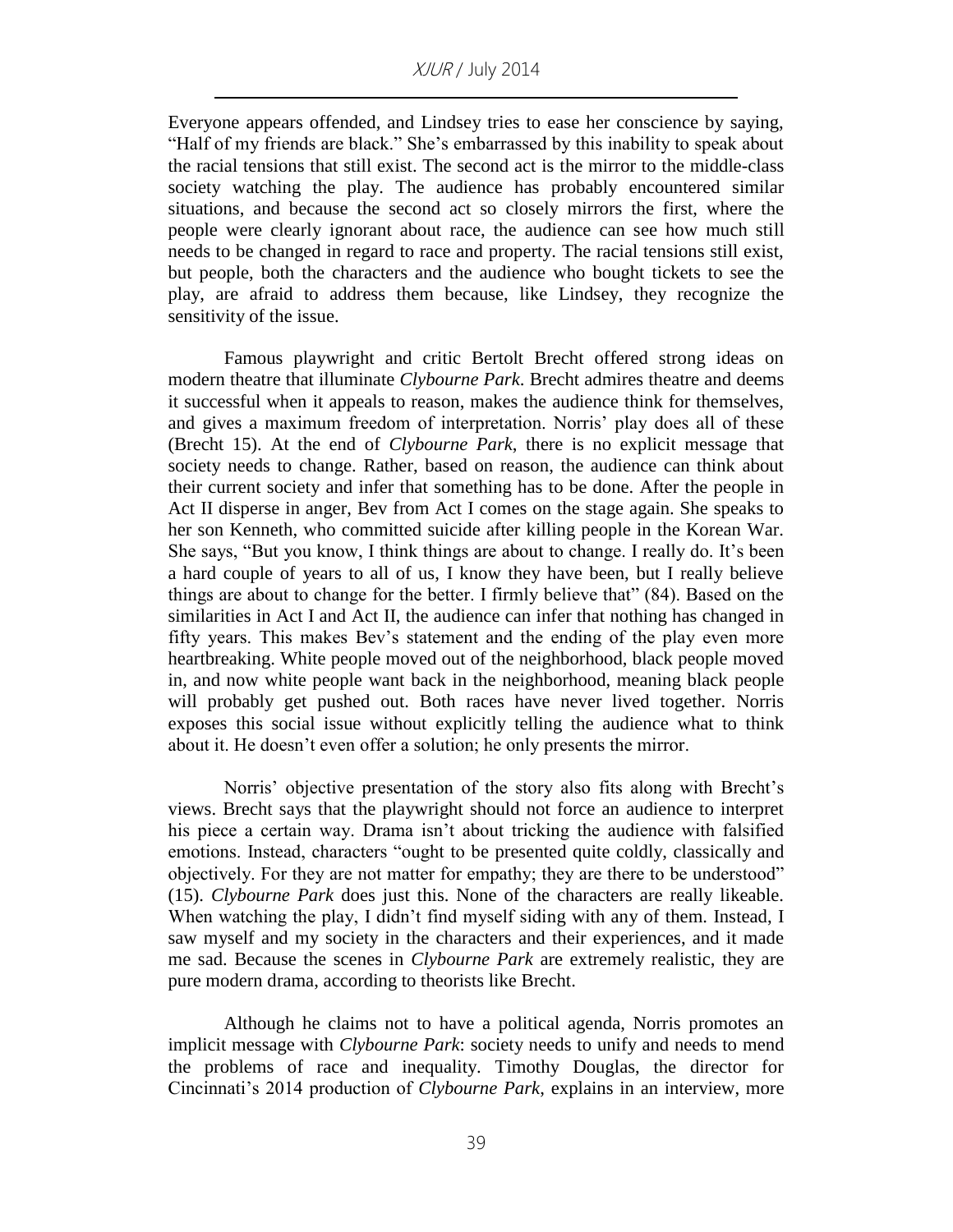optimistically than Norris, what the play does. As an African American, he brings another perspective to the play and the issues it presents: "There hasn't been a coming together for how we heal the atrocity of African American slavery . . . so we don't have the words for that conversation, which is why this play gets explosive. It's not that people don't want it, but they don't even know how. This play just offers us a little corner of that conversation" (Douglas). In other words, history hasn't disappeared just because laws have changed and time has passed. People have to be open to dialogue with people different from them. Otherwise, society stays stuck in a negative cycle, like the one depicted in *Clybourne Park*. But why is theatre the appropriate vehicle to display this message? What does theatre do that makes it the best medium for promoting this social message?

Many theorists agree that theatre is a social act and therefore an appropriate method to expose social needs. However, in order to be successful as a political statement, a play has to show that society is capable of being changed. Brecht writes: "The question of describing the world is a social one . . . the present-day world can be reproduced even in the theatre, but only if it is understood as being capable of transformation" (275). If people leave *Clybourne Park*, saying, "Well, society is worse than I thought. Everything is hopeless," then the play is pointless. I don't think the audience leaves saying this as a result of this play though. Because the audience can parallel the play with their own city, they can see the issue as realistic. They don't want their relations with others to be as sour as those between Steve and Lindsey and Kevin and Lena. As Nolan comments in "The Racial Politics of Real Estate: Bruce Norris's *Clybourne Park,*" "Perhaps Norris's appeal in this play is for all people to accept 'the other' and recognize the similarities and commonalities that bind us all as human beings" (256). Hopefully, the audience thinks that if they could insert themselves into the play, they could change something and will therefore insert themselves in their society to make that change.

Some people, including Norris, disagree, claiming that theatre is merely a spectator activity. W.B. Worthen in *Modern Drama and the Rhetoric of Theater* argues this point:

Realistic production invites empathy and even understanding, but it invites us to practice that understanding only as spectators. June Howard and others have suggested that in naturalistic fiction, the role of the spectator prevents understanding and self-awareness described by the spectatorial heroes of naturalistic novels. (24)

Crucially, Worthen and Norris neglect to see the important differences between theatre and other forms of art, like film or the novel, that make theatre into this vehicle for creating change. Readers consume a novel in private. Theatre, on the other hand, is a "collective experience" (Esslin 100). As Esslin points out, "The reaction [theatre] evokes happens in public. Thus the message (political or otherwise) which a play contains always coexists with a demonstration of its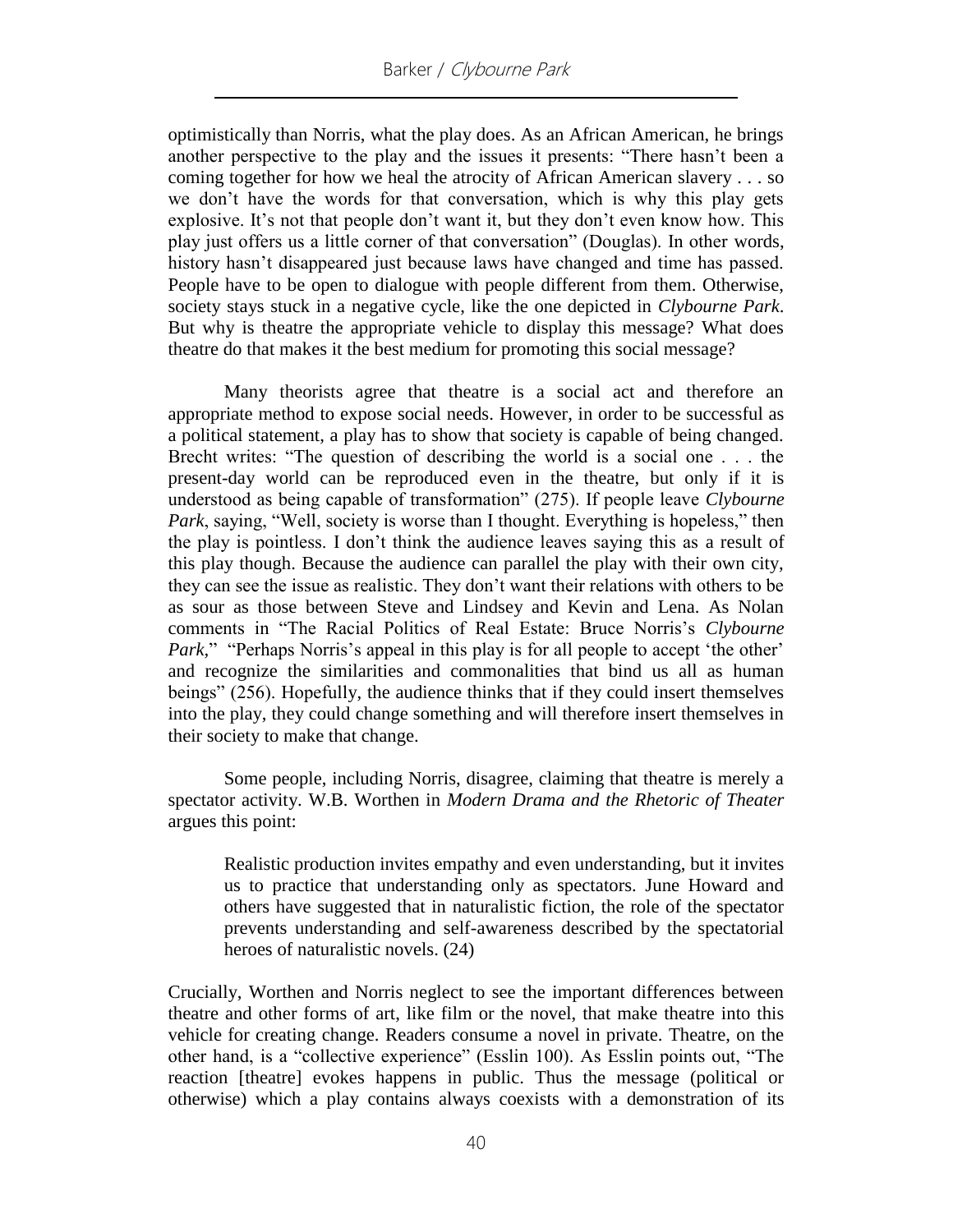reception by a social unit, the collectivity of the audience" (Esslin 100). Plays require an audience and therefore are social acts. Film, which also requires some sort of audience, though it is not performed live, uses the camera as its instrument. The camera doesn't offer an immediate relationship between live people, actual actions, and a physical environment. Theatre drama is immediate and direct, and therefore, drama tends to be more powerful than the novel or film in promoting action. It can influence people more because it requires their participation and reaction, beyond the role of a spectator. William Archer sums up the nature of theatre succinctly: "The painter may paint, the sculptor model, the lyric poet sing, simply to please himself, but the drama has no meaning except in relation to an audience. It is a portrayal of life by means of a mechanism so devised as to bring it home to a considerable number of people assembled in a given place" (13). Theatre *can* spark social change because the drama medium provides an influential connection to the audience.

Indeed, several plays have been notably successful in promoting social change. Two examples of successful playwrights in the realm of social change are Henrik Ibsen and Lorraine Hansberry, the playwright of *A Raisin in the Sun*. Ibsen wrote a number of plays about marital life and the woman's role. His plays are very realistic and are like *Clybourne Park* in that they don't explicitly state a message, but instead hold a mirror up to society, which inevitably exposes its flaws. Esslin writes, "Ibsen was a very important influence in opening up the discussion of the position of women in society and did, in fact, I believe, make a decisive contribution to the change which started with women's suffrage and which is still going on today under the heading of the women's liberation movement" (98). Ibsen, of course, was not the sole reason women received voting and other rights in this country. But his works, combined with societal issues and people's actions, led to a greater social change. Though it is difficult to measure how much influence theatre actually had on events like women's suffrage, it is reasonable to assume that Ibsen's plays had some influence, since women's rights movements coincided with or followed several of his works.

Lorraine Hansberry also promoted social change with *A Raisin in the Sun*. Unlike Norris, Hansberry was more optimistic with theatre's capacity to make a difference: "Hansberry believed that universality could be reached by an honest examination of the specific—that the struggles of an African American family to move themselves out of a ghetto in the South Side of Chicago would speak to the larger issues of the human race" (Rubin 48). As one of the first female African American playwrights, Hansberry certainly made waves against discrimination. If anything, she exposed how difficult it was for an African American family to make a better life for themselves. Additionally, "Hansberry's lasting legacy, more than any one work, is proof that art has the power to illuminate, change, and create society" (Rubin 49). Though society still has a long way to go, especially in respect to race relations, it has come much further since *A Raisin in the Sun*. Works by Hansberry and Ibsen offer examples of how theatre can be a successful component of change in a society. Because *Clybourne Park* was written in 2011,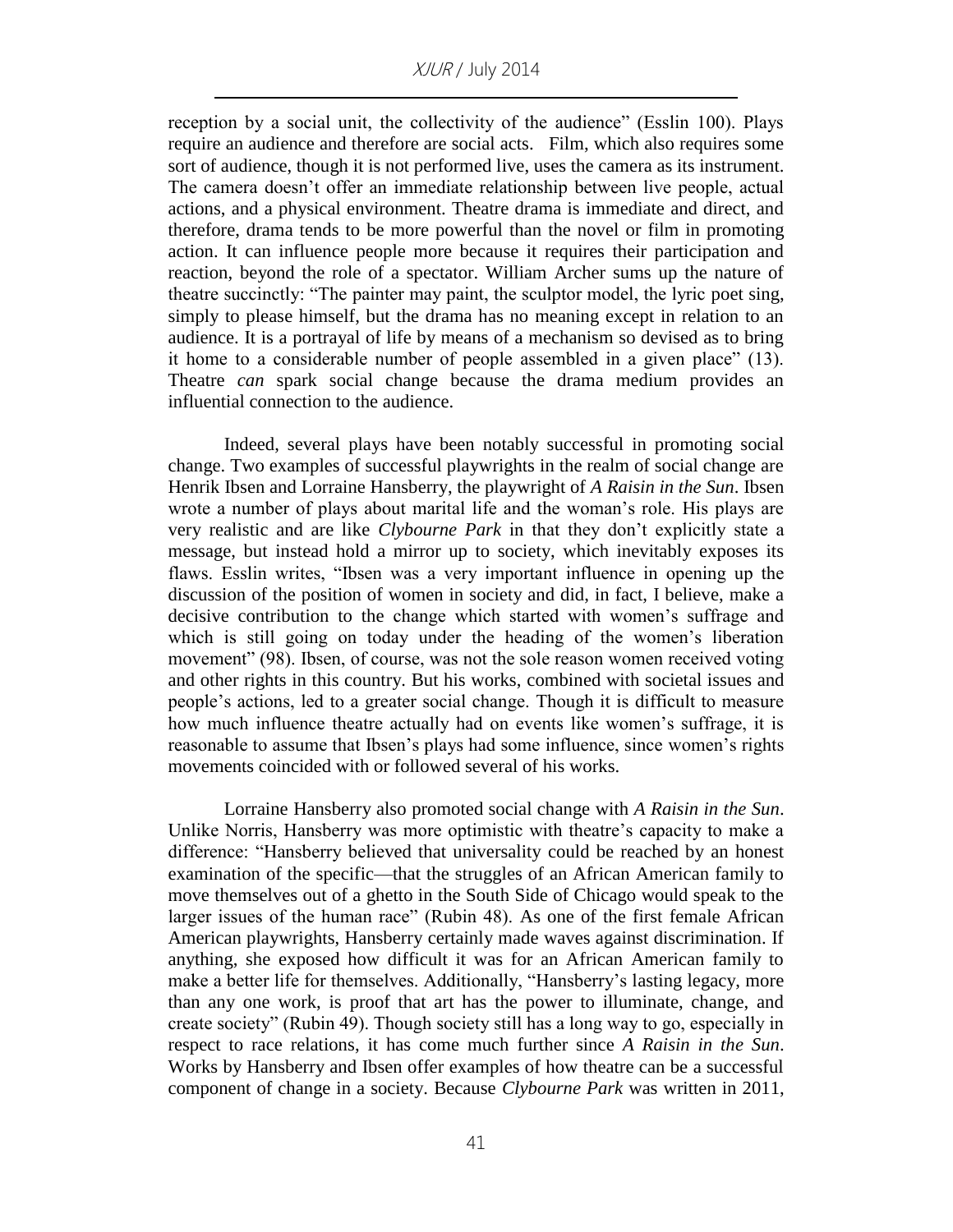it's probably too soon to say whether or not it will have an impact on society; however, it has already sparked conversation in places like Cincinnati, which offers hope for the future.

#### Clybourne Park in Cincinnati

Theatres across the country, from New York to Portland, have performed *Clybourne Park.* Although the play is set in Chicago, the cycle of urban decay and gentrification it describes is a reality for many cities across the country. Here in Cincinnati, the play hits particularly close to home, because Cincinnati's Overthe-Rhine neighborhood is currently undergoing the same difficult transition as in *Clybourne Park*. In the play, the cycle eventually leads to gentrification and the revelation that racial relations have not improved.

From around 1840-1900, there was a large immigration of Germans to Cincinnati, especially into the OTR area. The Germans left a large cultural impact in Cincinnati, especially OTR: beer brewing, architecture, and food. In 1840, Cincinnati's population was roughly 46,338 people; in 1850, it grew to 115,435 people, a 149% increase (Rhiney). In 1915, there was a suburban exodus, also known as "white flight," to escape the dirty, crowded conditions of the downtown neighborhoods. The poorer people who could not afford to move out of the city were forced to stay, causing areas like OTR to be predominantly poorer.

Starting in the 1960s, many African Americans in the southern United States migrated north to take advantage of auto industry jobs. Unable to afford the cost of living in the suburbs, many African Americans ended up moving into OTR. Just like in *Clybourne Park*, OTR experienced a period of high crime and drug rates, leading to further degradation of the area over the years. Today, many of the buildings have been abandoned: in 2000, 1,667 housing units reportedly stood empty (Rhiney). Additionally, many of the residents of OTR fall below the poverty line, and the area continues to be racially divided. In 2005, it was reported that in OTR, 55% of the African American families who lived there were under the poverty line, but only 1% of the white families living there were below the poverty line (Rhiney). Currently, organizations, like the non-profit 3CDC, are remodeling and restructuring OTR, in an attempt to make it a more appealing destination for wealthy suburbanites. This mirrors the plot of *Clybourne Park,*  where the wealthy couple (Steve and Lindsey) are trying to renovate the house so they can move in and raise a family. The problem with this mindset, both in Cincinnati and *Clybourne Park*, is that the reconstruction is pushing out the people who already live in these lower-income areas, because they can no longer afford to live there—a process which many refer to as "gentrification."

Dan Rubin describes gentrification in his article "What is Gentrification?" saying, "Some translate gentrification simply as the visible upgrading of a blighted area, while others investigate what they perceive as a conspiracy of government and business interests purposefully disinvesting and then reinvesting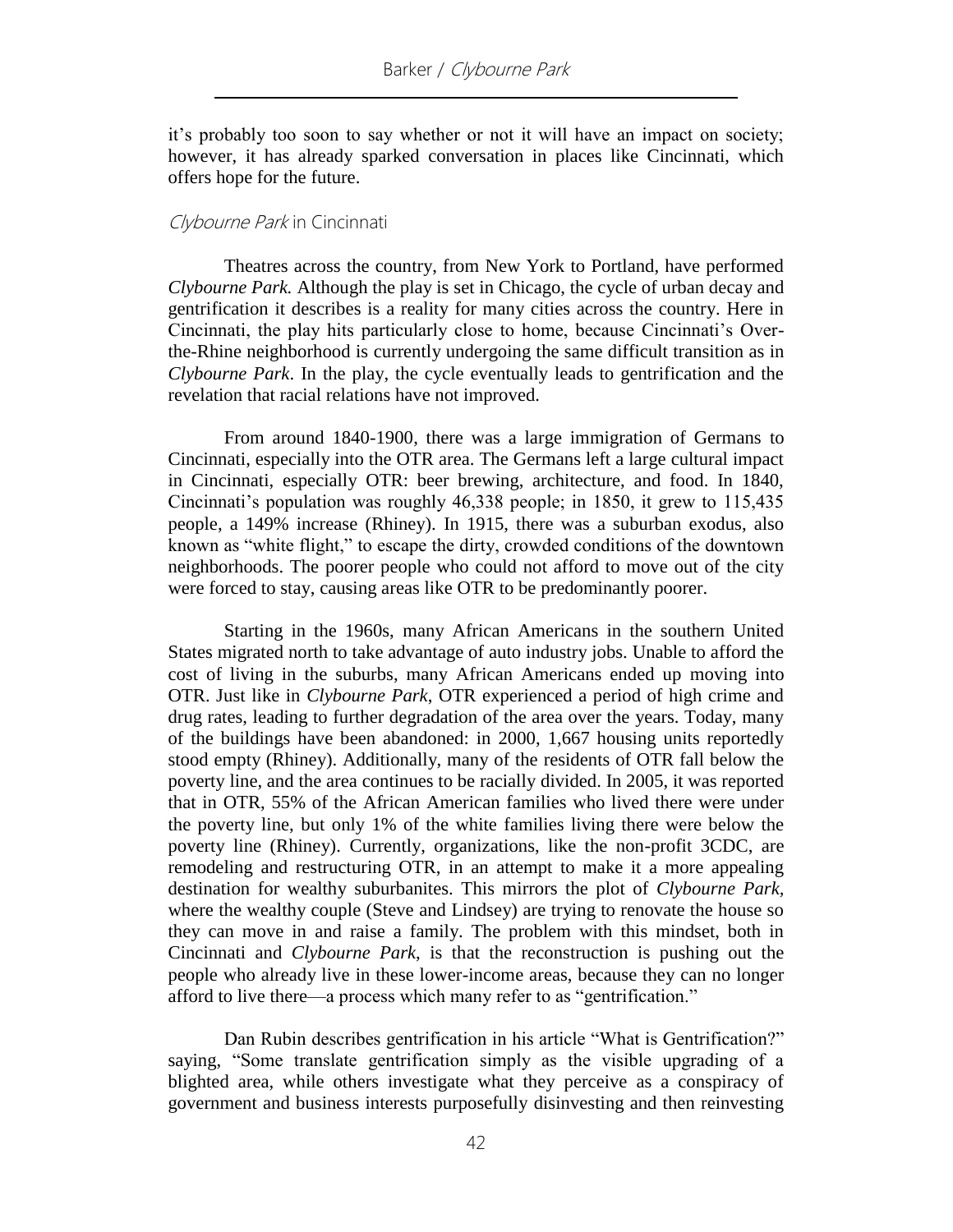in a particular neighborhood in order to turn a profit" (20). In other words, Rubin suggests that the process of renovating blighted neighborhoods, such as Clybourne Park and Over-the-Rhine, is not as innocuous as it seems; the process may actually be driven by a desire to make money, while ignoring the poor who live there. As stated before, OTR is predominantly African-American, and as a result, many people see gentrification as a displacement of minorities by white people. This in turn leads to negative race relations and deepens the disparity between race and class. In *Clybourne Park,* Lena's remark echoes the darker truth*:* "I'm asking you to think about the motivation behind the long-range political initiative to change the face of this neighborhood . . . . And I'm saying that there are certain economic interests that are being served by those changes and others that are not" (70). While strictly economic on its surface, gentrification quickly becomes a racial issue.

Although fictional, the history of Clybourne Park is nearly identical to that of OTR. Originally, white people dominated Clybourne Park, and it was a welloff neighborhood. Then, as black families moved in, white families moved out, and its racial make-up changed. Following a period of crime and drug activity, the neighborhood went downhill. Then, many years later, the white, wealthy people from the suburbs noticed the beautiful, historical architecture and suddenly wanted back in the neighborhood. Lindsey's description of Clybourne Park details this very process:

LINDSEY: And I totally admit, I'm the one who was resistant, especially with the schools and everything, but once I stopped seeing the neighborhood the way it used to be, and could see what it is now, and its potential? LENA: Used to be what? LINDSEY: (Beat.) What it "used to be"? STEVE: (*Helpfully, to Lena*) What you said. About the history of—? LINDSEY: Historically. The changing, you know, demographic—? STEVE: Although originally—(*To Lindsey*) wasn't it German,

predominantly? (60-61)

Similar to Cincinnati's OTR, Clybourne Park changed both its racial and economic demographics, causing unease on both sides of the issue. Rubin explains how what happens in Clybourne Park matches with history: "As Bruce Norris does in *Clybourne Park*, many sociologists link gentrification to an earlier phenomenon—white flight and the suburbanization of America . . . Between the 1940s and the 1960s, the departure of white residents from the inner city led to vacancies, a lower median income, and a weaker tax base" (21). While many try to separate race and class, especially when discussing gentrification, these examples demonstrate that the two are undeniably related.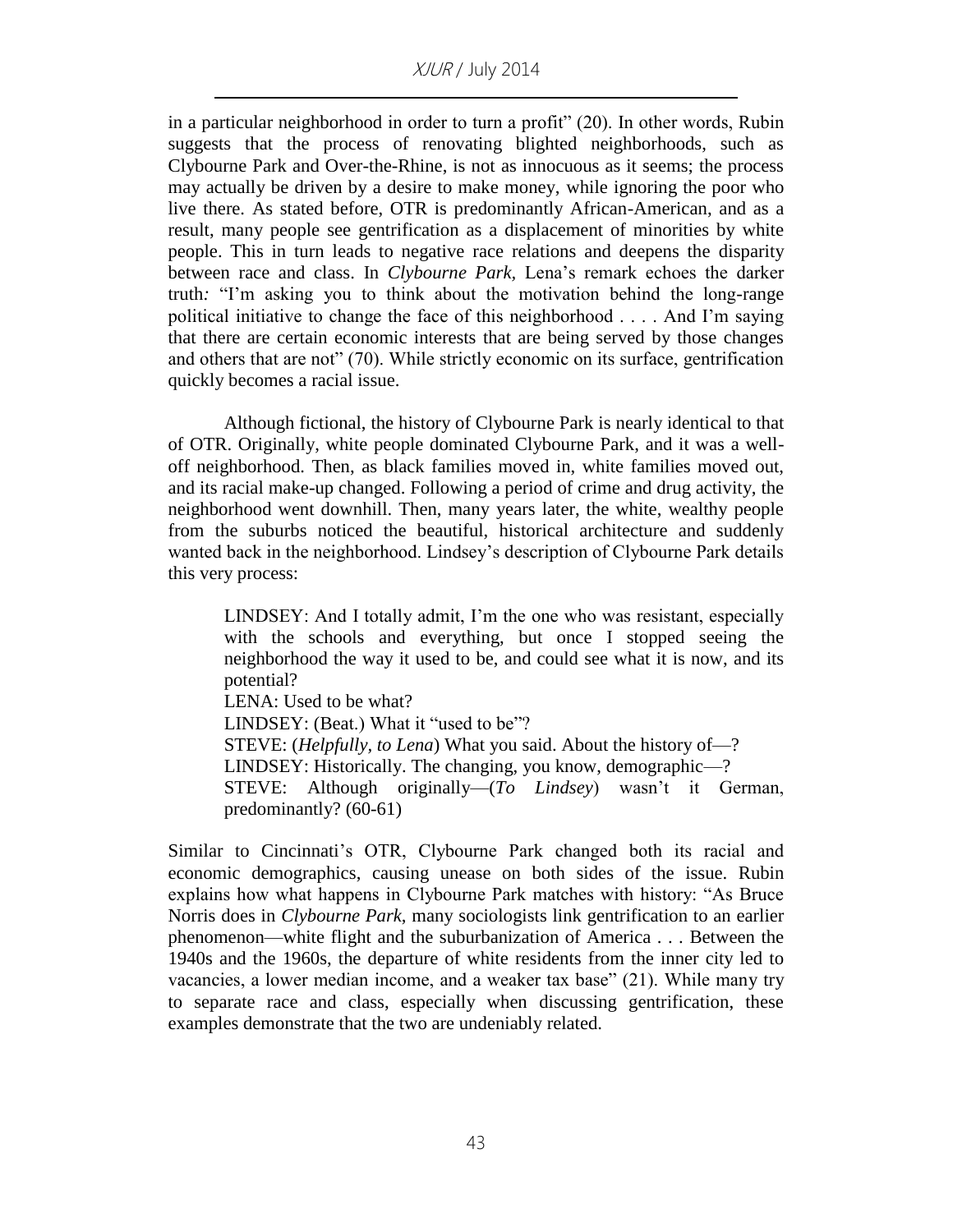#### **Conclusion**

Bearing in mind all of the points I have discussed so far, it is important to ask the question: why does *Clybourne Park* matter in Cincinnati? Will people watching the play actually do anything about the current situation? Based on the evidence above, and my experience seeing *Clybourne Park*, I think it can. Norris has written a play that is applicable to many big cities in America, but especially Cincinnati. Its themes mirror society in a way that persuades people to rethink their stance on issues they have ignored. *Clybourne Park* causes audiences to say what Norris hopes they come out of the theatre saying: "'I don't know what's right anymore. I used to think I knew what was right, but I'm not sure I do'" (Norris interview with John Guare 10).

In Cincinnati, *Clybourne Park* was performed at Playhouse in the Park. The Playhouse is located in Eden Park, adjacent to Mt. Adams, a wealthy, urban neighborhood. When I went to see *Clybourne Park*, I looked around at the people in the audience, and it seems like a safe and reasonable assumption that most of the theatre-goers were relatively well-off. Tickets for the play were fairly expensive, and the audience on the whole was well-dressed and predominantly white. I stayed for the Q&A session after, with one of the stage managers. People asked really in-depth questions, showing how much the play sparked their thinking about this issue and how it relates to OTR. It struck me that many of the people at the play, while interested in the topic, probably don't come into contact with the poorer residents of OTR very often, if at all. In fact, they were far more likely to be the type of people to move into the newly-renovated areas of OTR. Listening to their questions made me realize that there already exists an "us vs. them" mentality between the upper and lower classes in Cincinnati. However, the play and the resulting conversations have brought this relationship out into the open, and have caused people to re-examine how they view the other side.

According to the PR manager at Playhouse in the Park, director Timothy Douglas also participated in a community forum presented by Housing Opportunities Made Equal (HOME), an organization that advocates affordable housing in Cincinnati. *Clybourne Park* is clearly spurring conversation about racial issues and property issues. First, people must talk about the issue, and then they will be more likely to act. It is important that plays like *Clybourne Park* are performed and integrated into the public discussion. Modern drama truly can enact social change when it becomes a part of the community. Though still a young play, *Clybourne Park* will certainly lead to social change in the future—for Cincinnati and elsewhere.

#### Works Cited

Archer, William. *Play-Making: A Manual of Craftsmanship.* New York: Dodd, Mead, & Company, 1928. Print.